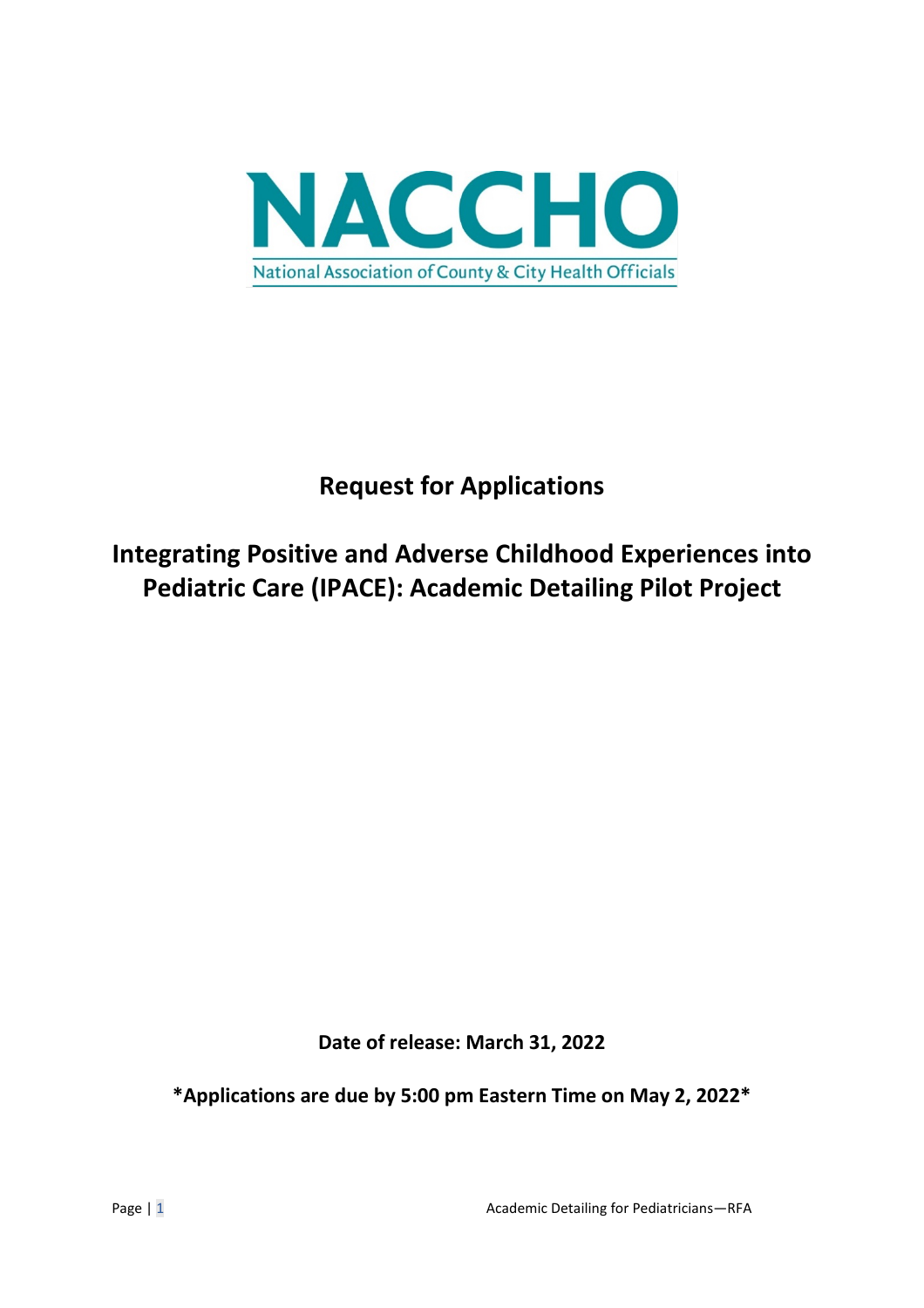## **Summary Information**

**Project Title:** Integrating Positive and Adverse Childhood Experiences into Pediatric Care (IPACE): Academic Detailing Pilot Project **Proposal Due Date and Time:** May 2<sup>nd</sup>, 2022 at 5:00 pm E.T. **Selection Announcement Date:** On or around May 12<sup>th</sup>, 2022 **Source of Funding:** Centers for Disease Control and Prevention **NOA Award No.:** NU38OT000306 **Maximum Funding Amount**: Up to \$80,000 per site **Estimated Period of Performance**: Upon execution of the contract – February 28, 2023 **Point of Contact for Questions Regarding this Application**: Amie Myrick, Sr. Program Analyst, Injury and Violence Prevention [\(amyrick@naccho.org\)](mailto:amyrick@naccho.org)

## **Overview**

NACCHO is the voice of the approximately 2,800 local health departments (LHDs) across the country. These city, county, metropolitan, district, and Tribal departments work to protect and improve the health of all people and all communities. NACCHO provides resources to help LHD leaders develop public health policies and programs to ensure that communities have access to the vital programs and services people need to keep them protected from disease and disaster. Additionally, NACCHO advocates on behalf of LHDs with federal policymakers for adequate resources, appropriate public health legislation, and sensible policies to address the myriad of challenges facing communities.

## **Background**

Adverse childhood experiences, often referred to as ACEs, are preventable, potentially traumatic events that occur in childhood (0-17 years) such as neglect, experiencing or witnessing violence, and having a family member attempt or die by suicide. ACEs also include aspects of a child's environment that can undermine their sense of safety, stability, and bonding, such as growing up in a household with substance use, mental health conditions or instability due to parental separation or incarceration of a parent, sibling or other member of the household $^{1,2}$ . These examples do not comprise an exhaustive list of childhood adversity, as there are other traumatic experiences that could impact health and wellbeing. These types of events may create toxic stress that can impact healthy brain development and increase risk for smoking, alcohol misuse and other substance use disorders (SUDs), depression, heart disease, and myriad other health outcomes including other chronic diseases, lower education and earnings potential, premature death, and other high-risk behaviors.3

While ACEs can contribute to negative lifelong health and social consequences, positive childhood experiences (PCEs) also profoundly affect health and development, potentially preventing or buffering against toxic stress created by adverse experiences. <sup>4</sup> A focus on PCEs represents "a paradigm shift in how communities see and talk about the positive experiences that support children's growth and development into healthy, resilient adults". 5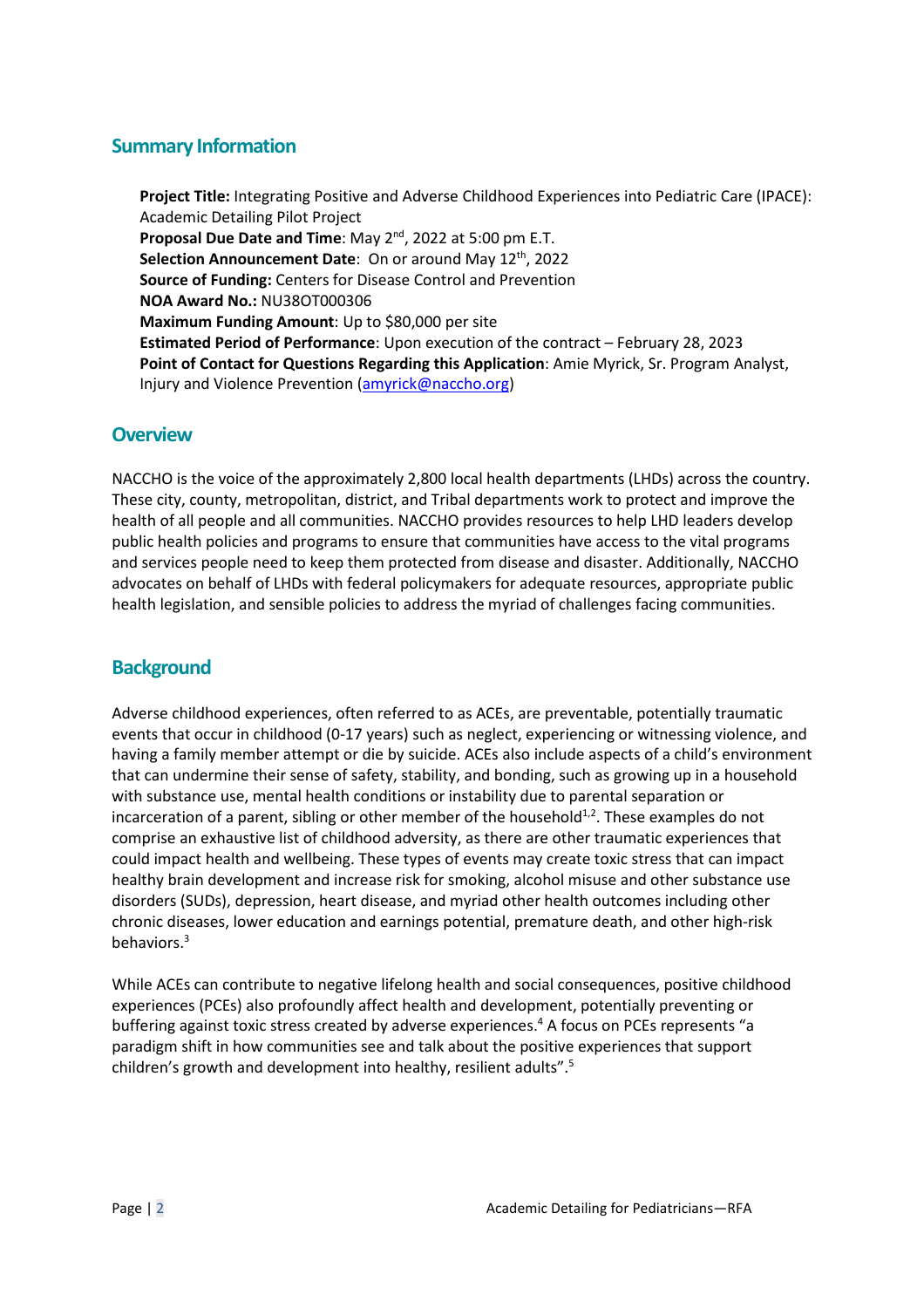Academic detailing is an established technique that has been shown to change behavior of providers.[1](#page-2-0) The technique uses on-on-one interactions between an academic detailer and a provider, establishing a relationship in which the detailer shares up to date and accurate information that can benefit patients. Academic detailing has been demonstrated to be an effective method of changing the behavior of pediatric providers in a variety of clinical areas, including teaching pediatricians about suspected child abuse and neglect<sup>6</sup>. This pilot aims to determine whether academic detailers and detailing sessions can assist pediatricians in identifying, celebrating, and promoting positive childhood experiences that contribute to mental and physical health without stigma or labeling by asking questions, actively listening, assessing situations and signs of mental health problems, and referring families to resources and services when desired.

### **Project Overview**

This project aims to identify and to support teams to pilot materials for academic detailers that address ACEs and PCEs within the **pediatric care setting**.

Selected participants are expected to complete the following program goals (as outlined in the SOW below):

- 1) Participate in a kick-off call and training on identified key messages, ACEs/PCEs, and project evaluation.
- 2) Identify detailers within the agency's academic detailing program for participation in this pilot.
- 3) Recruit 10 pediatric providers in the local community for participation in pilot. Participation will involve three academic detailing visits per provider.
- 4) Develop local resource guide for clinicians to provide to parents to support increase PCEs and to prevent or mitigate ACEs
- 5) Participate in all technical assistance (TA) calls, data collection and evaluation activities.

As part of this program, the selected participants will receive,

- 1) Materials for academic detailing including resources that describe key messages, facilitators and barriers and associated materials. These were developed by a team of subject matter experts, including the National Resource Center for Academic Detailing (NaRCAD [https://www.narcad.org/\)](https://www.narcad.org/), CDC, and Tufts Children's Hospital.
- 2) Technical assistance and virtual training to expand their current academic detailing programs to include the Integrating Positive and Adverse Childhood Experiences into Pediatric Care (IPACE) Pilot Project.
	- a. TA and training will include ACE- and PCE-specific messaging tools, field and e-visit support, resource identification, and evaluation.
	- b. Data collection support including provider recruitment tracking, visit tracking and feedback. Access an example of the provider visit tracking tool [here.](https://www.naccho.org/uploads/downloadable-resources/AD-Tracking-Tool-fillable-form.pdf)

Funding for this RFA is supported by the CDC cooperative agreement 5 NU38OT000306-03-00 titled *Strengthening Public Health Systems and Services through National Partnerships to Improve and Protect the Nation's Health.*

<span id="page-2-0"></span><sup>&</sup>lt;sup>1</sup> Liebschutz, J.M., Xuan, Z., Shanahan, C.W., et al. (2017). Improving adherence to long-term opioid therapy guidelines to reduce opioid misuse in primary care: A cluster-randomized clinical trial. JAMA Internal Medicine, 177(9), 1265-72.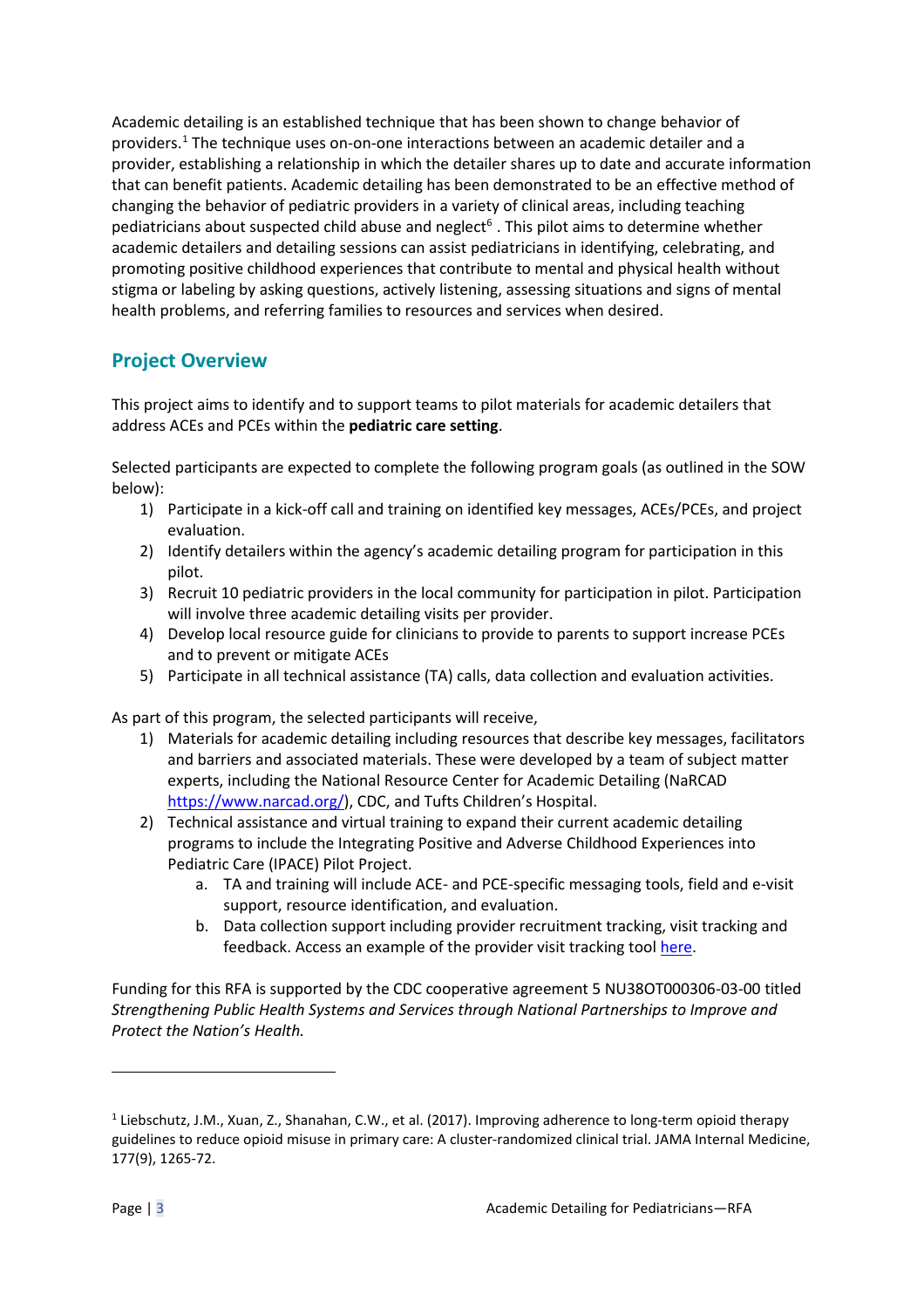## **Description and Availability of Funds**

With support from the Centers for Disease Control and Prevention (CDC), the National Association of County and City Health Officials (NACCHO) is pleased to offer a funding opportunity for the implementation of a pilot academic detailing program in pediatric settings to facilitate conversations about the impact of ACEs and PCEs. **Approximately five awards of up to \$80,000 each will be available.** Local or State Health Departments and other non-profit organization or academic institutions that currently have an active academic detailing program are eligible to apply. Project proposals must identify the existence of these programs and capacity to pilot an academic detailing project for pediatricians.

Selections will be made on or around May 12<sup>th</sup>, 2022, and the project period shall begin upon receipt of the Notice of Award through July 31, 2022. Contingent on CDC approving a no cost extension, the project may continue (with a contract modification) with an end date of February 28<sup>th</sup>, 2023. Applications must be submitte[d here](https://nacchoapplication.secure-platform.com/a/solicitations/23/home) no later than Monday May  $2^{nd}$ , 2022, by 5:00pm Eastern Time. Late submissions will not be accepted. **This will be a fixed-price, deliverables-based contract**. All necessary information regarding the project and application process may be found in this Request for Applications (RFA). Applicants may pose individual questions to NACCHO at any point during the application process by emailing the Injury and Violence Prevention Team at *IVP@naccho.org*.

## **Eligibility and Contract Terms**

This funding opportunity is open to all Local or State Health Departments or other organization/ academic institutions who have

- a current academic detailing program with at least two trained and experienced academic detailers
- Relationships with pediatricians or pediatric providers' offices or health systems or a strategy for recruiting pediatricians (non-residents)
- Knowledge of local resources to support pediatric patients and families with identified ACEs or to support or enhance PCEs (participants must develop a local resource guide)

As part of the application, the contractor will be asked to verify that he/she has read NACCHO's standard contract language and has provided a copy to the individual with signing authority at your organization for advanced consideration. If you are an applicant from Florida or Texas, please contact NACCHO immediately for a copy of the standard contract for your state. Applicants should review all terms and conditions to determine whether they are appropriate for submitting a proposal.

NACCHO invites interested applicants to participate in an informational webinar. Registe[r here.](https://naccho.zoom.us/meeting/register/tZAodu6tpjsrH9yz6-tNeGh_7siKmoT7topC) Participants are encouraged to come with any questions they may have regarding this opportunity. The webinar will take place on **Monday April 18th, 2022 (3:00 - 4:00 PM ET).** This webinar will be recorded and will be accompanied by an FAQ document that will cover all questions received to date.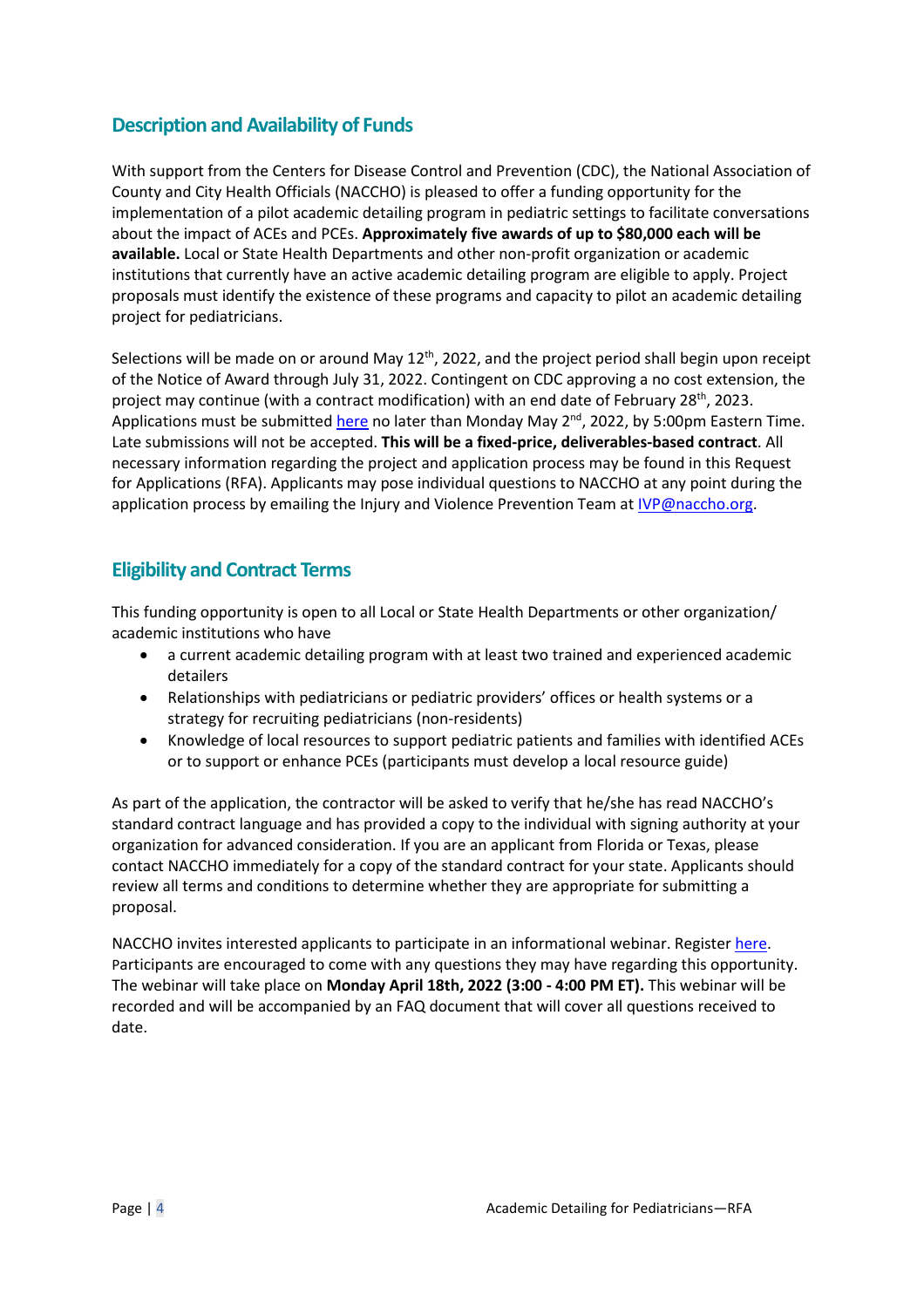## **Schedule of Events**

| Event                                  | Date/Time                                       |  |  |
|----------------------------------------|-------------------------------------------------|--|--|
| <b>Informational Webinar</b>           | April 18 <sup>th</sup> , 2022 at 3:00 pm E.T.   |  |  |
| <b>Application Submission Deadline</b> | May 2, 2022, at 5:00 pm ET                      |  |  |
| <b>Award Notification Date</b>         | On or around May 12, 2022                       |  |  |
| Kick Off Webinar                       | Monday May 16 <sup>th</sup> , 2022 at 2:00pm ET |  |  |
| <b>ACE/PCE Training</b>                | Thursday June 9th, 2022 at 2:00pm ET            |  |  |
|                                        | (tentative); additional training TBD            |  |  |
| <b>Key Messages Training</b>           | June/July TBD                                   |  |  |
| <b>Evaluation Training</b>             | <b>July TBD</b>                                 |  |  |
| End of Period of Performance           | February 28 <sup>th</sup> , 2023                |  |  |

## **Project Goals and Technical Requirements**

NACCHO, CDC, and a team of consultants will serve as technical assistance providers for the selected sites. Over the 8-month contract period, sites will work with NACCHO and the consultants on the specific activities outlined below. A final SOW will be agreed upon after award acceptance by applicant.

#### Scope of Work

- 1. **Kick-off Call and Recruitment** Sites will attend a kick-off call with NACCHO and CDC to meet other sites and review the goals and expectations. After this call, sites will begin recruitment efforts for the pilot.
- 2. **Training Events**
	- a. **ACE/PCE Training –** Sites will participate up to five hours of training about adverse childhood experiences and positive childhood experiences, led by NACCHO and CDC.
	- b. **Key Messages Training –** Sites will participate in a one-hour training about the key messages for the academic detailing pilot. This training will be led by NACCHO and CDC.
	- c. **Evaluation Training –** Sites will participate in a one-hour training that reviews the evaluation materials for the pilot. This training will be led by an evaluation consultant.

#### 3. **Monthly Calls**

- a. **Peer to Peer Learning Calls –** Sites will participate in a monthly, one-hour peer learning call. The topics of these calls and learning objectives will be provided in advance of the calls.
- b. **Individual Technical Assistance Calls –** Sites will participate in a monthly, one-hour TA call with NACCHO and CDC. The purpose of these calls will be to discuss progress towards goals, identify challenges, and provide additional materials to assist detailers in their work with pediatricians.
- 4. **Academic Detailing –** Sites will aim to provide three academic detailing visits to 10 providers in the local community (for a total of 30 visits).
	- a. Development and dissemination of a **local resource guide** to provide to pediatricians.
	- b. Development of a **project workflow** to ensure all aspects of the pilot are completed.
	- c. Participation with the project's **evaluation materials** including provider visit tracking and feedback and provider feedback surveys.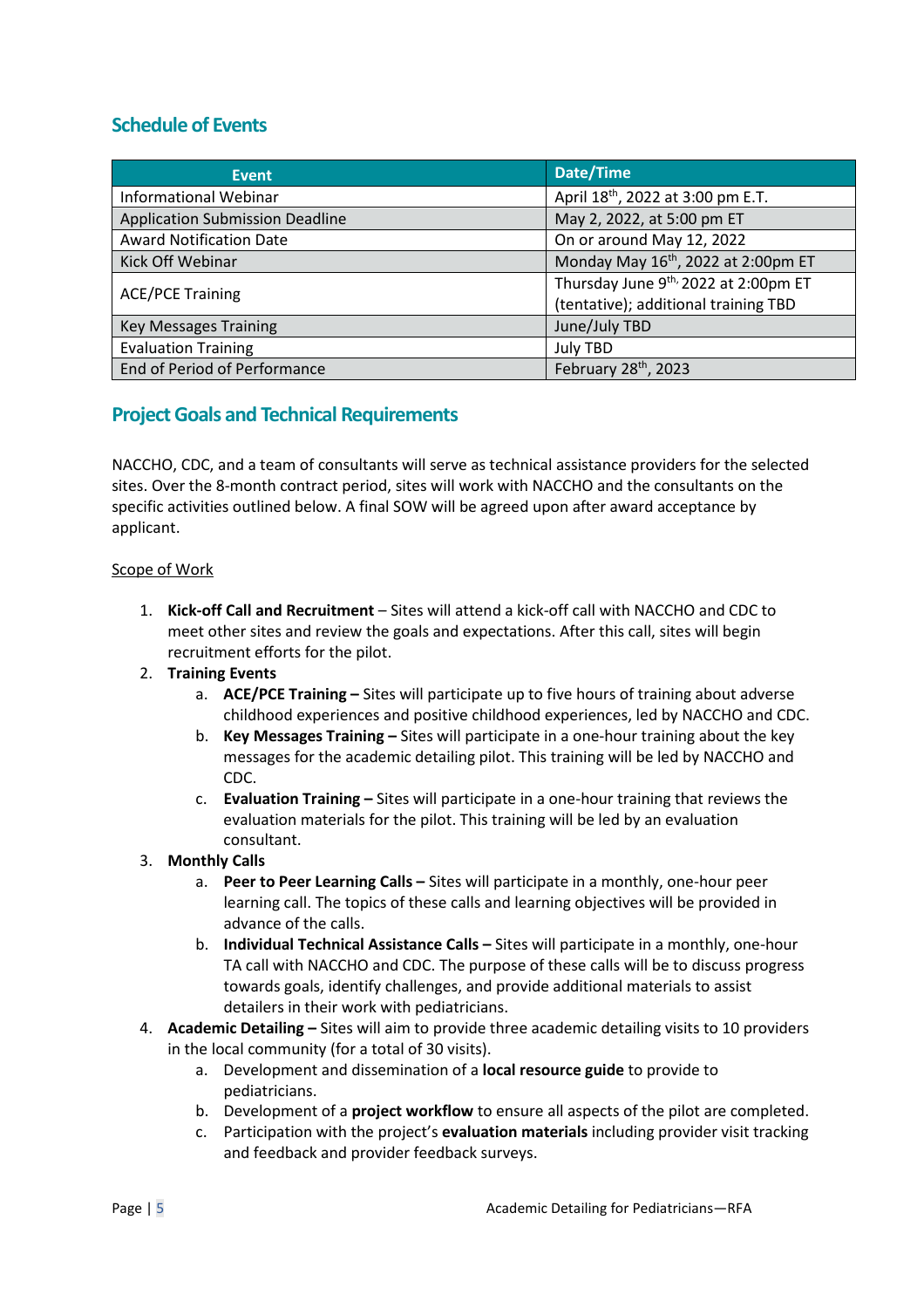5. **Evaluation Focus Group –** Towards the end of the pilot, academic detailer and program managers will participate in a focus group call with an evaluation consultant to share successes, challenges, and feedback on the pilot project.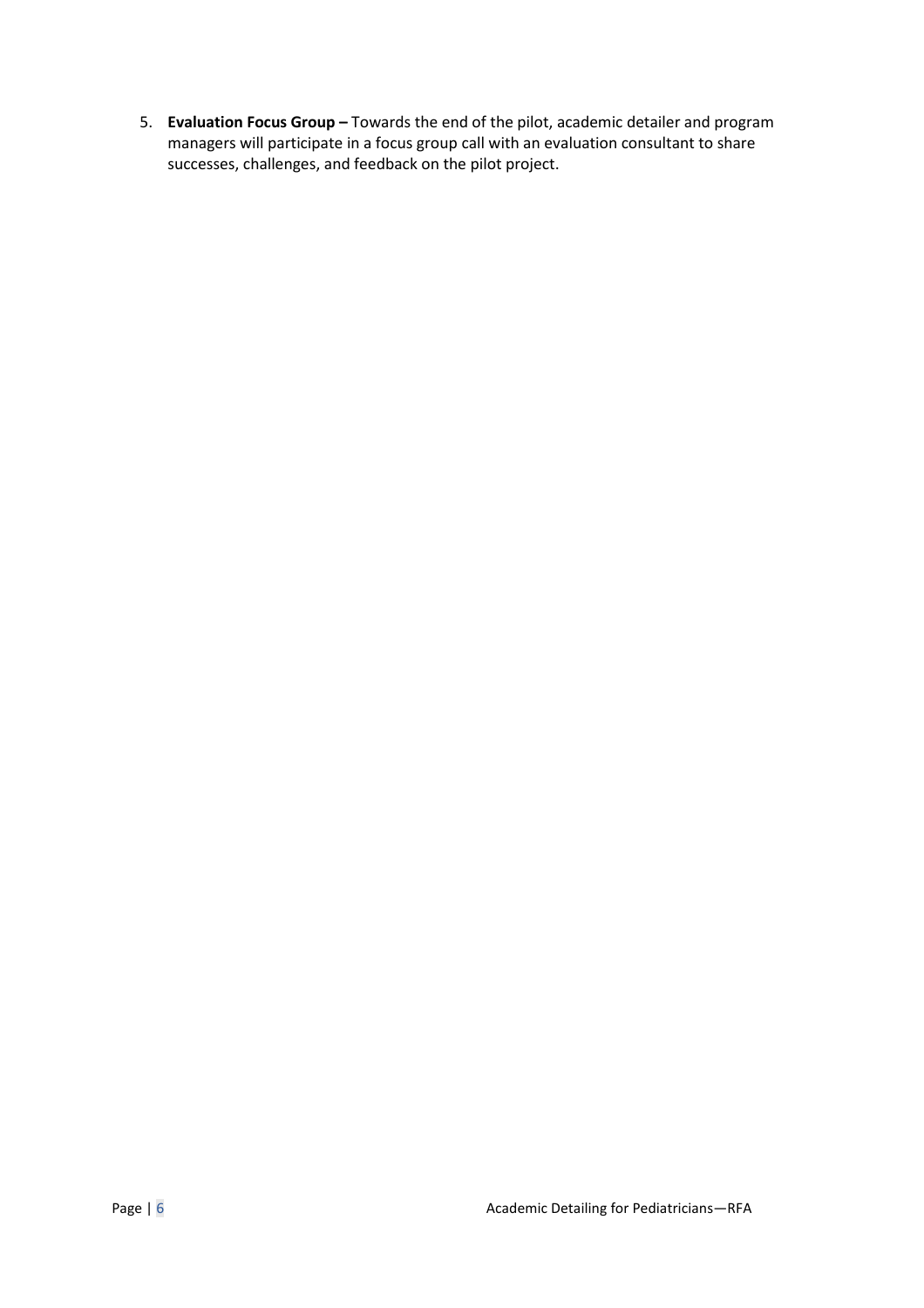The following table outlines the tasks expected of the selected applicants:

| <b>Primary Task</b>       | <b>Subtasks/Deliverable</b>                         | <b>Estimated Timeline</b> | <b>Payment Schedule</b> |                                   |
|---------------------------|-----------------------------------------------------|---------------------------|-------------------------|-----------------------------------|
| Kick-Off Call and         | Attendance at kick-off call                         |                           |                         |                                   |
| Recruitment               | Completion of Recruitment tracking form             | May 2022                  |                         | Invoice #1                        |
|                           | Attendance at ACE/PCE training                      |                           | 10% of funding          | Due by or before June 30, 2022    |
| <b>Training Events</b>    | Attendance at Key Messages training                 | June 2022                 |                         |                                   |
| <b>Academic Detailing</b> | Completion of a Local Resource Guide                |                           |                         |                                   |
| <b>Training Events</b>    | Attendance at Evaluation training                   |                           |                         |                                   |
|                           | Attendance at peer-to-peer learning calls           |                           |                         | Invoice #2                        |
| <b>Monthly Calls</b>      | Attendance at individual TA calls                   |                           |                         | Due by or before July 31, 2022    |
|                           | Completion of monthly progress report               | <b>July 2022</b>          | 20% of funding          |                                   |
| <b>Academic Detailing</b> | Completion of evaluation forms connected with       |                           |                         |                                   |
|                           | completed provider visits                           |                           |                         |                                   |
| <b>Monthly Calls</b>      | Attendance at peer-to-peer learning calls           |                           |                         |                                   |
|                           | Attendance at individual TA calls                   |                           |                         | Invoice #3                        |
|                           | Completion of monthly progress report               | August and                | 30% of funding          | Due by or before October 31,      |
| <b>Academic Detailing</b> | Completion of evaluation forms connected with       | September 2022            |                         | 2022                              |
|                           | completed provider visits                           |                           |                         |                                   |
| <b>Monthly Calls</b>      | Attendance at peer-to-peer learning calls           |                           |                         |                                   |
|                           | Attendance at individual TA calls                   |                           |                         | Invoice #4                        |
|                           | Completion of monthly progress report               | October, November,        | 30% of funding          | Due by or before January 31, 2023 |
| <b>Academic Detailing</b> | Completion of evaluation forms connected with       | and December 2022         |                         |                                   |
|                           | completed provider visits                           |                           |                         |                                   |
| <b>Monthly Calls</b>      | Attendance at peer-to-peer learning calls           |                           |                         |                                   |
|                           | Attendance at individual TA calls                   |                           |                         |                                   |
|                           | Completion of Recruitment Tracking Form             |                           |                         | <b>Invoice #5</b>                 |
| <b>Academic Detailing</b> | Completion of evaluation forms for completed visits | January 2023              | 10% of funding          | Due on or before February 28,     |
| <b>Evaluation Focus</b>   | Attendance and participation in focus group         |                           |                         | 2023                              |
| Group                     |                                                     |                           |                         |                                   |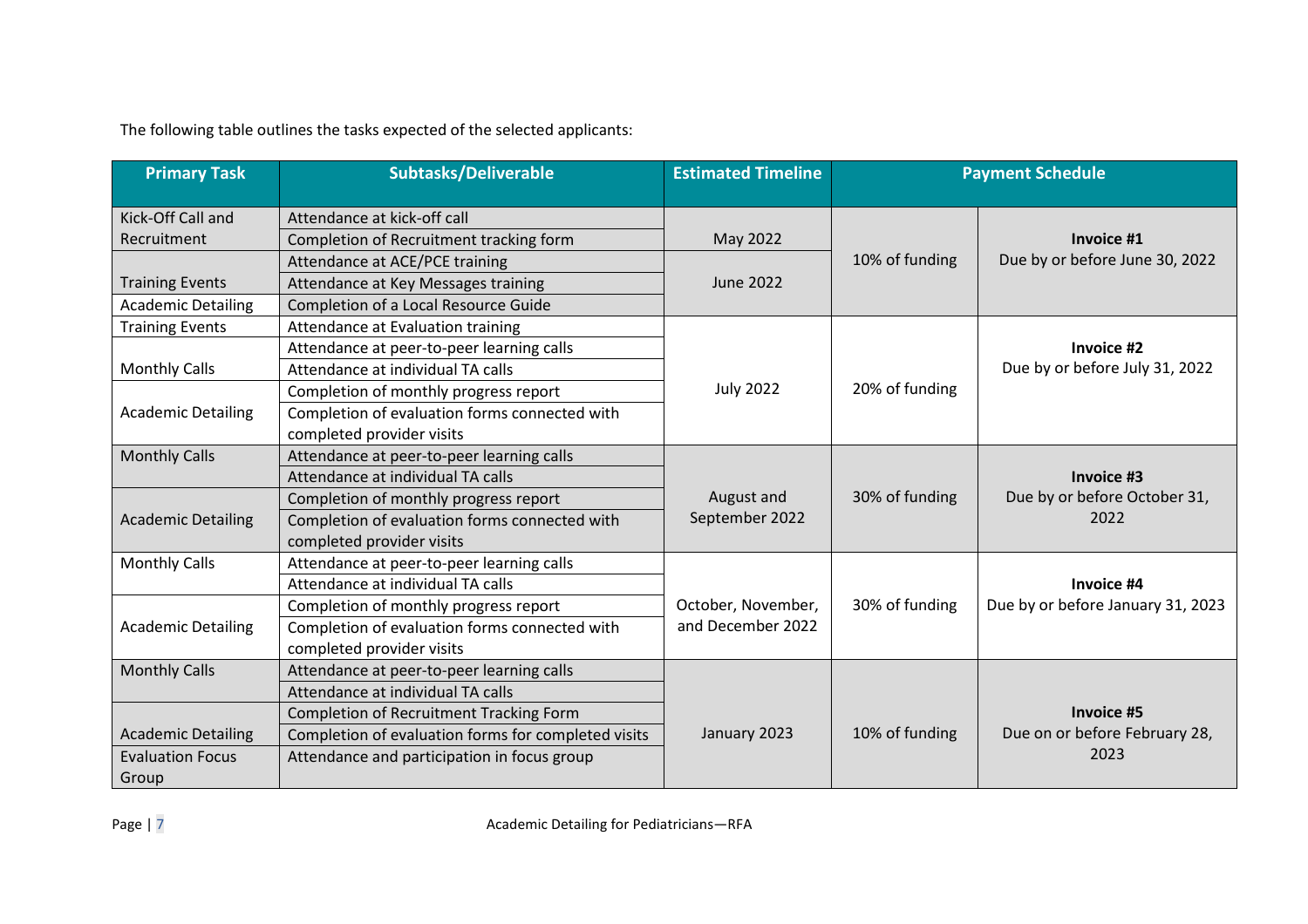#### Method of Payment

NACCHO will pay the selected sites in installments upon receipt of deliverables per the payment schedule identified in the Scope of Work above. Please note that NACCHO reserves the right to make changes to the payment timeline and payment schedule if necessary.

## **Application Response Format and Selection Criteria**

#### Application Instructions

The proposal narrative must include the following content:

- **Contact Information:** Please provide all necessary contact information as specified by the online application portal.
- **Brief Narrative**
	- o Statement of Need (500-word limit, 20%)
		- Describe the jurisdiction you serve.
			- **Provide information about the burden of ACEs in your community.**
	- o Capacity and Experience (750-word limit, 30%)
		- Provide an overview of your current academic detailing program, including
			- number of full- and part-time staff.
			- the training detailers have received, including the organization who provided the training.
			- previous detailing on topics related to children, mental health, or adult health outcomes.
		- **Describe your staff's knowledge of ACEs, PCEs, and childhood trauma and** impacts on child, adult, and family outcomes.
		- Describe your engagement with pediatricians on academic detailing or other projects in the past.
		- Has your team ever engaged in virtual academic detailing?
		- Please confirm that you are available to attend the Kick-Off Call on Monday, May  $16^{th}$ , 2022.
	- o Proposed Approach (1000-word limit, 40%)
		- Describe your proposed approach for an academic detailing pilot project with pediatric providers as the intended audience.
		- **Describe your strategy for recruiting pediatric providers.**
		- Describe the challenges you anticipate and how you plan to address them.
		- Include a brief description of the staff plan to implement the strategy and approach, including the process for ensuring the timely completion of deliverables.
		- Provide resumes or curriculum vitae of all key project staff, highlighting relevant knowledge, expertise/qualifications, and experience. These can be uploaded in the online application portal and will not be included in the word count.
	- o Community Resources (500-word limit, 10%)
		- Describe your community's resources that could support this project and be a part of the resource guide.
		- **Describe local organizations that could receive referrals from pediatricians.**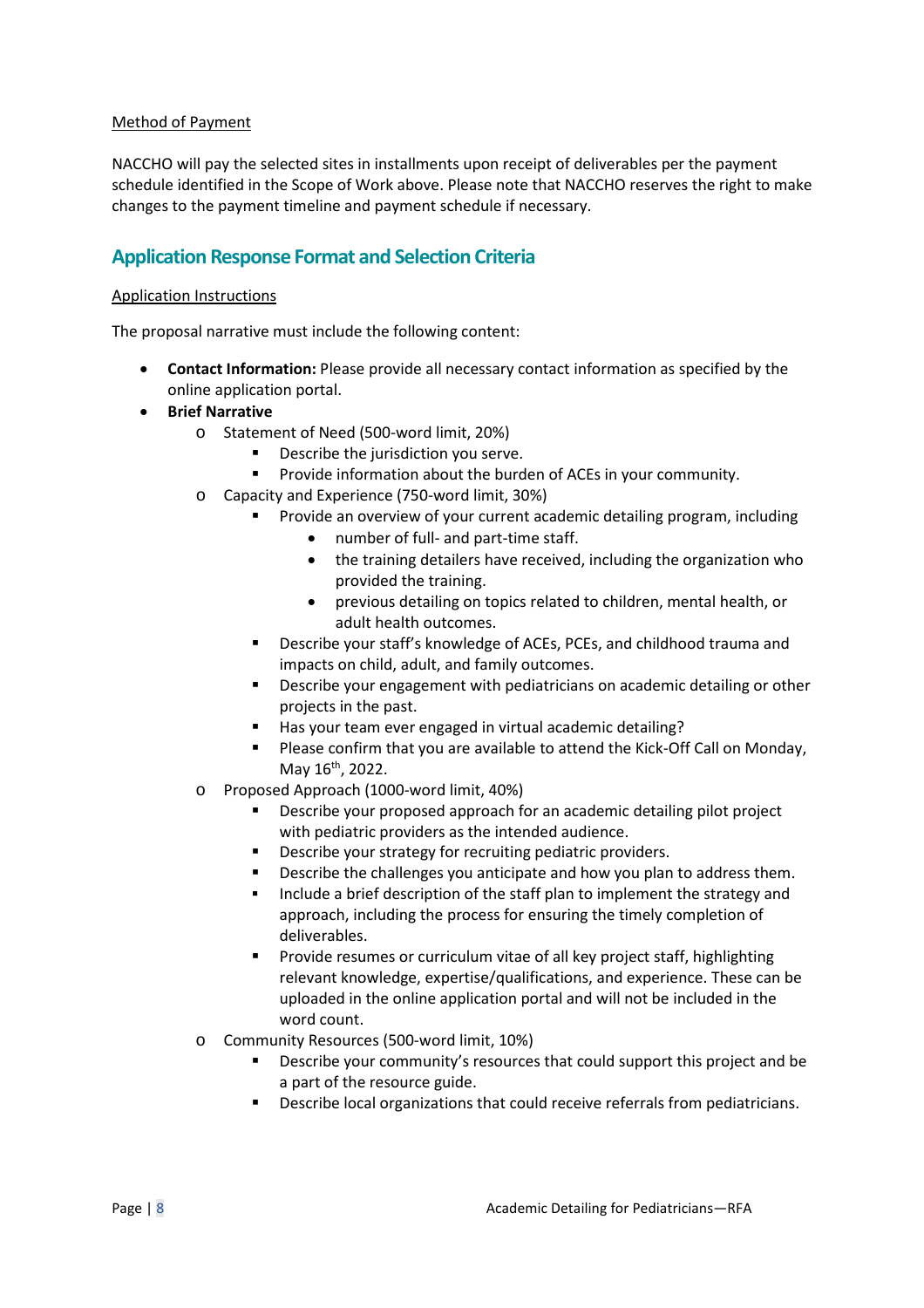#### • **Budget Proposal**

- Refer to the [budget template and instructions.](https://www.naccho.org/uploads/downloadable-resources/Budget-Template_Pediatric-AD.xlsx) Each complete application must also include a budget justification using the sample budget template. Each applicant may request up to \$80,000 to support project activities. Please note that the final budget amount cannot be changed after submission.
- o The budget is required for complete application submissions but will not be included in the scoring criteria. The purpose of this budget is to demonstrate how you intend to use the funds awarded to support your work for the project.
- o Items that may be included in the request for funds include, but are not limited to:<br> $\bullet$  staff salaries and fringe benefits
	- staff salaries and fringe benefits
	- **supplies**
	- **Indirect costs to support the completion of the deliverables within the** project period
- o Activities supported directly by project funding will be constrained by allowable costs under CDC guidelines. Funds may not be used for equipment purchases. Per HHS requirements, funds awarded under this RFA are prohibited from being used to pay the direct salary of an individual at a rate more than current Federal Executive Schedule Level II salary cap. Please see Appendix B for a list of unallowable costs.
- o **Include a budget narrative** (one page or less) to explain each line-item and how the amounts were derived. See detailed guidance below.
	- For all applications, at least 15% of the budget must stay with the applying entity to ensure adequate resources for project management, participation in project activities, TA, and evaluation. The goal of 15% is to support internal capacity building for the organizations implementing these programs.
	- Personnel: List all staff positions by title (both current and proposed). Give the annual salary or hourly rate of each position, the percentage of each position's time devoted to the project, and the activities you anticipate these staff persons to conduct.
	- **FRI** Fringe Benefits: Provide a breakdown of the amounts and percentages that comprise fringe benefit costs such as health insurance, etc. We require a copy of your federally approved rate for our records. If your rate isn't federally approved, please provide a signed letter on letterhead that provides a detailed breakdown and allocation for expenses incorporated as the indirect rate in your budget. Note: If your organization charges an indirect cost recovery rate greater than 10%, additional documentation will be required justifying the rate and showing a breakdown of what goes into the pool. If you use the 10% *de minimis* rate, no additional documentation is needed.
	- Travel: Specify the purpose and details of the travel.
	- Supplies: Identify supplies in the detailed budget and the intended use for these supplies (i.e., what activities will the supplies support).
	- **EXECONTE:** Contractual: Identify each proposed contract and specify its purpose and estimated cost.
- o Respond to the following three questions on the online application portal:
	- **Do you have prior experience in Federal Contracting?**
	- Have you completed a Single Audit?
	- When researching contractors, vendors, or supplies was a reasonable inquiry used to ensure that contractors or vendors are compliant with Section 889 of the National Defense Authorization Act?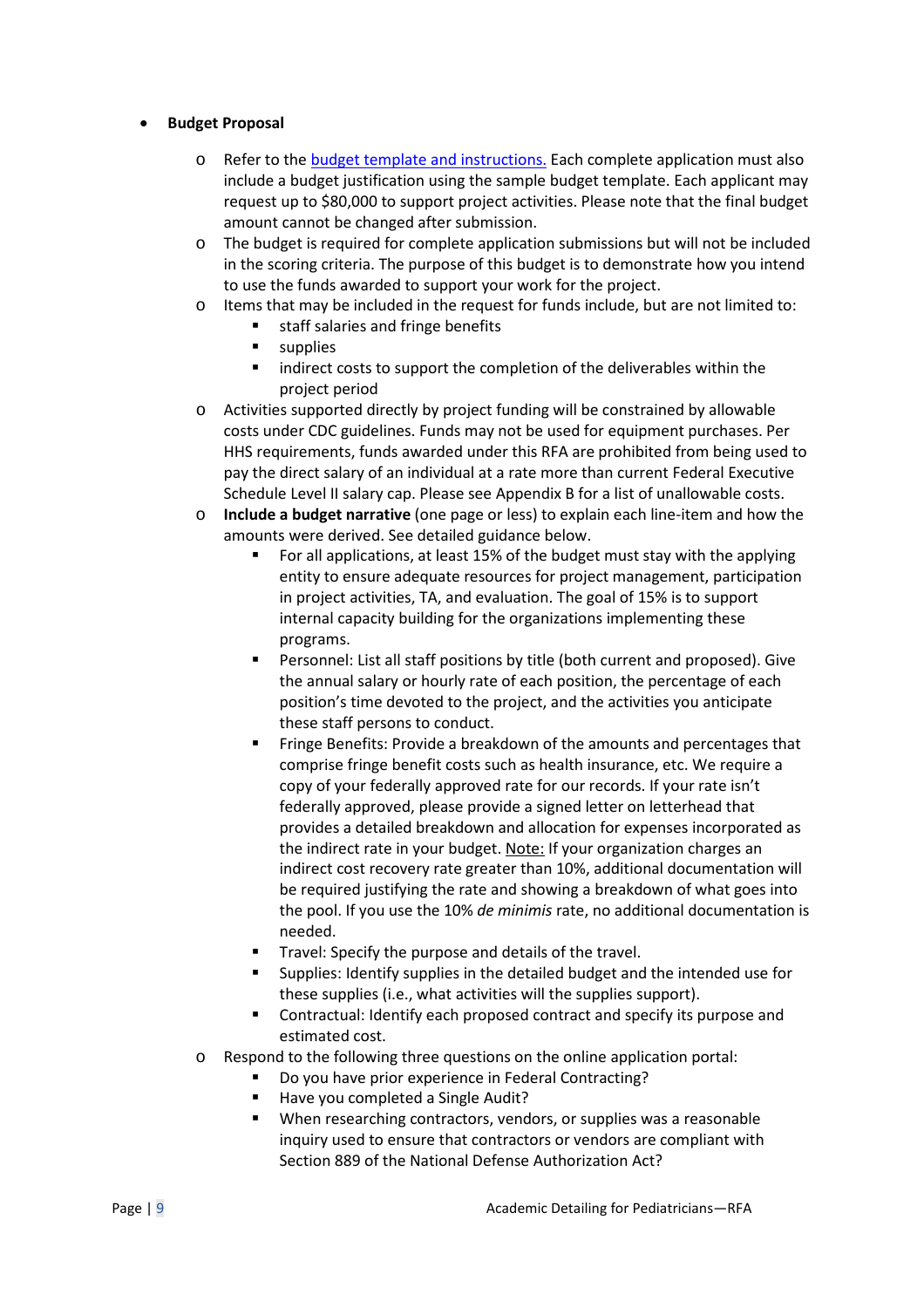#### • **Attachments**

- o Required: Complete and submit the [Budget](https://www.naccho.org/uploads/downloadable-resources/Budget-Template_Pediatric-AD.xlsx) and [Budget Narrative](https://www.naccho.org/uploads/downloadable-resources/Budget-narrative-template_blank.docx) templates
- o Required: Complete and submit the [Vendor Information Form](https://www.naccho.org/uploads/downloadable-resources/Vendor-Form.pdf)
- o Required: Complete and submit the [Certification of Non-Debarment](https://www.naccho.org/uploads/downloadable-resources/Certification-of-Non-Debarment.pdf)
- o Required: Submit a [W-9](https://www.naccho.org/uploads/downloadable-resources/W-9-Blank.pdf)
- o Required: Proof of active registration with SAM.gov in accordance with active DUNS number
- o Federally approved indirect/fringe rate or a signed letter on letterhead that provides a detailed breakdown and allocation for expenses incorporated as the indirect rate in your budget (as applicable)
- o [FFATA data collection form](https://www.naccho.org/uploads/downloadable-resources/FFATA-Data-Collection-Form.E.pdf) (as applicable)

#### Selection Process

Applications for this project will be evaluated by NACCHO and CDC. Incomplete applications will not be reviewed.

#### **Scoring and Considerations**

- Statement of Need (20%)
- Capacity and Experience (30%)
- Proposed Approach (40%)
- Community Resources (10%)

Please note that submission of an application is a statement of acceptance of NACCHO's standard form contract (Appendix A). If any items cannot be accepted, these issues need to be resolved prior to submitting the application.

### **Submission Instructions**

Applicants for the Integrating Positive and Adverse Childhood Experiences into Pediatric Care: Academic Detailing Pilot Project should:

- 1. Review the requirements and expectations outlined in this RFA.
- 2. Read NACCHO's standard contract (Appendix A) and provide a copy to the individual with signing authority for the health department/organization (or entity that would be contracting with NACCHO, e.g., city government), including any relevant financial or legal offices for advanced consideration. Selected LHDs must agree to the contract language and be able to sign and return a contract to NACCHO within approximately 30 days of receiving it. *Do not sign or send back the contract with the application.*
- 3. Submit the application to NACCHO by **May 2nd, 2022 at 5:00PM Eastern Time.** Submissions after this deadline will not be considered. **Please submit your application using NACCHO's online portal [here.](https://nacchoapplication.secure-platform.com/a/solicitations/23/home)** The online portal will provide a confirmation message; however, confirmation of receipt does not guarantee verification of completeness. Please note that to gain access to the submission portal, applicants will need to create a NACCHO.org account if they do not already have one.
- 4. The submitted application must include the following items to be deemed complete:
	- a. A brief narrative that addresses the four domains of Statement of Need, Capacity and Experience, Proposed Approach, and Partnerships.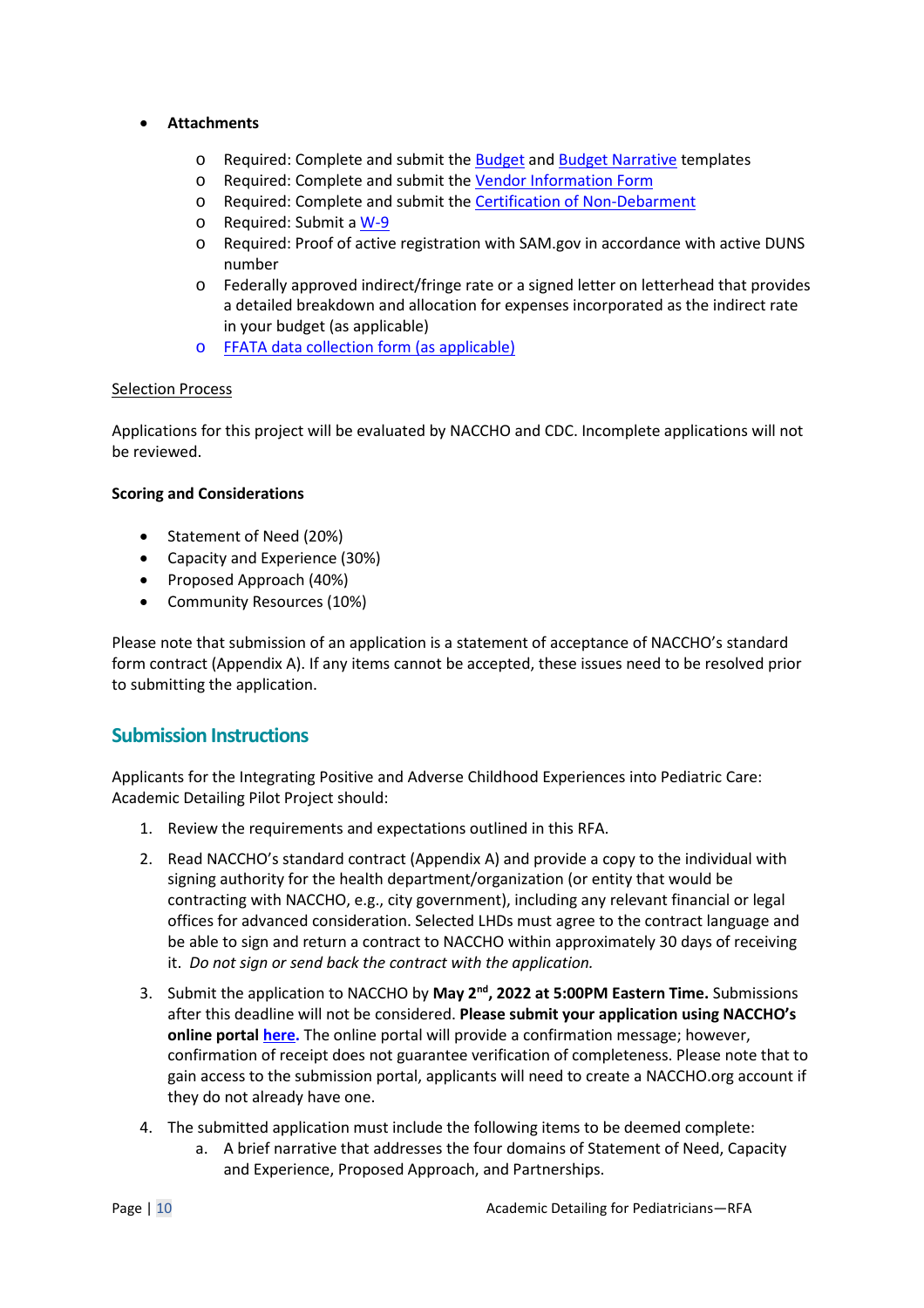- b. Anticipated budget (template provided) and budget narrative.
- c. All completed attachments.
- **d.** The applicant must be registered with the System for Award Management (SAM) and its SAM number. **For applicants without a SAM number, please note that it takes 7-10 business days to receive a number after registration. Please plan accordingly to ensure an active SAM number at the time of submission.**

Applicants will be notified of their selection status by e-mail to the project point-of-contact on or around Thursday, May 12<sup>th</sup>, 2022. Selected applicants will be required to confirm participation and agreement with the contract scope of work after receiving a notification. The designated point-ofcontact for selection must be available to receive and respond to the notification in a timely manner.

Appendix A –Contractor Agreement

Appendix B – List of unallowable costs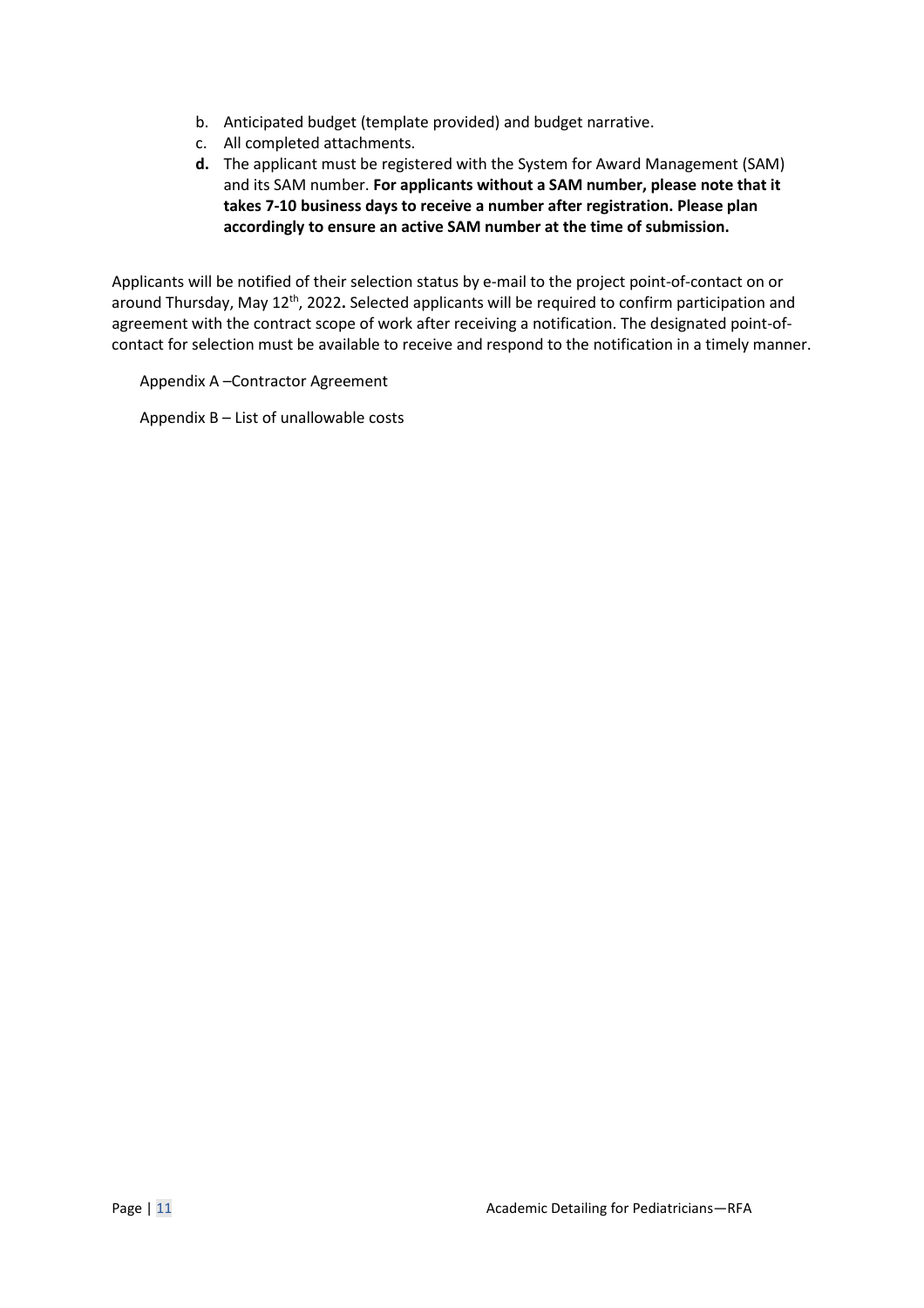## **Appendix A**

#### CONTRACTOR AGREEMENT

This Contractor Agreement is entered into, effective as of the date of the later signature indicated below, by and between the National Association of County and City Health Officials (hereinafter referred to as "NACCHO"), with its principal place of business at 1201 (I) Eye Street NW 4th Fl., Washington, DC 20005, and [insert name of Contractor] (hereinafter referred to as "Contractor"), with its principal place of business at [insert mailing address of Contractor].

WHEREAS, NACCHO wishes to hire Contractor to provide certain goods and/or services to NACCHO;

WHEREAS, Contractor wishes to provide such goods and/or services to NACCHO;

NOW, THEREFORE, for good and valuable consideration, the receipt and sufficiency of which is hereby acknowledged, the parties, intending to be legally bound, do hereby agree as follows:

#### ARTICLE I: SPECIAL PROVISIONS

1. PURPOSE OF AGREEMENT: Contractor agrees to provide the goods and/or services to NACCHO to enhance the programmatic activities of \_\_\_\_ GRANT # \_\_\_, CFDA # \_\_\_\_, as described in Attachment I. The terms of Attachment I shall be incorporated into this Agreement as if fully set forth herein. Contractor shall act at all times in a professional manner consistent with the standards of the industry.

2. TERM OF AGREEMENT: The term of the Agreement shall begin on (insert date) and shall continue in effect until (insert date), unless earlier terminated in accordance with the terms herein. Expiration of the term or termination of this Agreement shall not extinguish any rights or obligations of the parties that have accrued prior thereto. The term of this Agreement may be extended by mutual agreement of the parties.

3. PAYMENT FOR SERVICES: In consideration for professional services to be performed, NACCHO agrees to pay Contractor an amount not to exceed \$ #####.00 (enter amount to be paid, either as a flat rate or hourly rate. You should also insert here the time schedule on which the consultant will be paid. All payments will be made within 30 days of receipt of invoice(s) from Contractor and following approval by NACCHO for approved services, as outlined on Attachment I. Three invoices must be submitted as follows:

Invoice No. Amount Deliverable Due date

Invoice I

Invoice II

Invoice III

(insert time increment). (May be "monthly" or after completion of specific activities, etc. The fewer payment invoices to process the better and the more you can pay later the better!).

NACCHO award number must be included on all invoices. Unless otherwise expressly stated in this Agreement, all amounts specified in, and all payments to be made under, this Agreement shall be in United States Dollars. The parties agree that payment method shall be made by check, via postagepaid first class mail, at the address for the giving of notices as set forth in Section 23 of this Agreement. Any changes of payment method would require a modification signed by both parties. The final invoice must be received by NACCHO no later than 15 days after the end date of the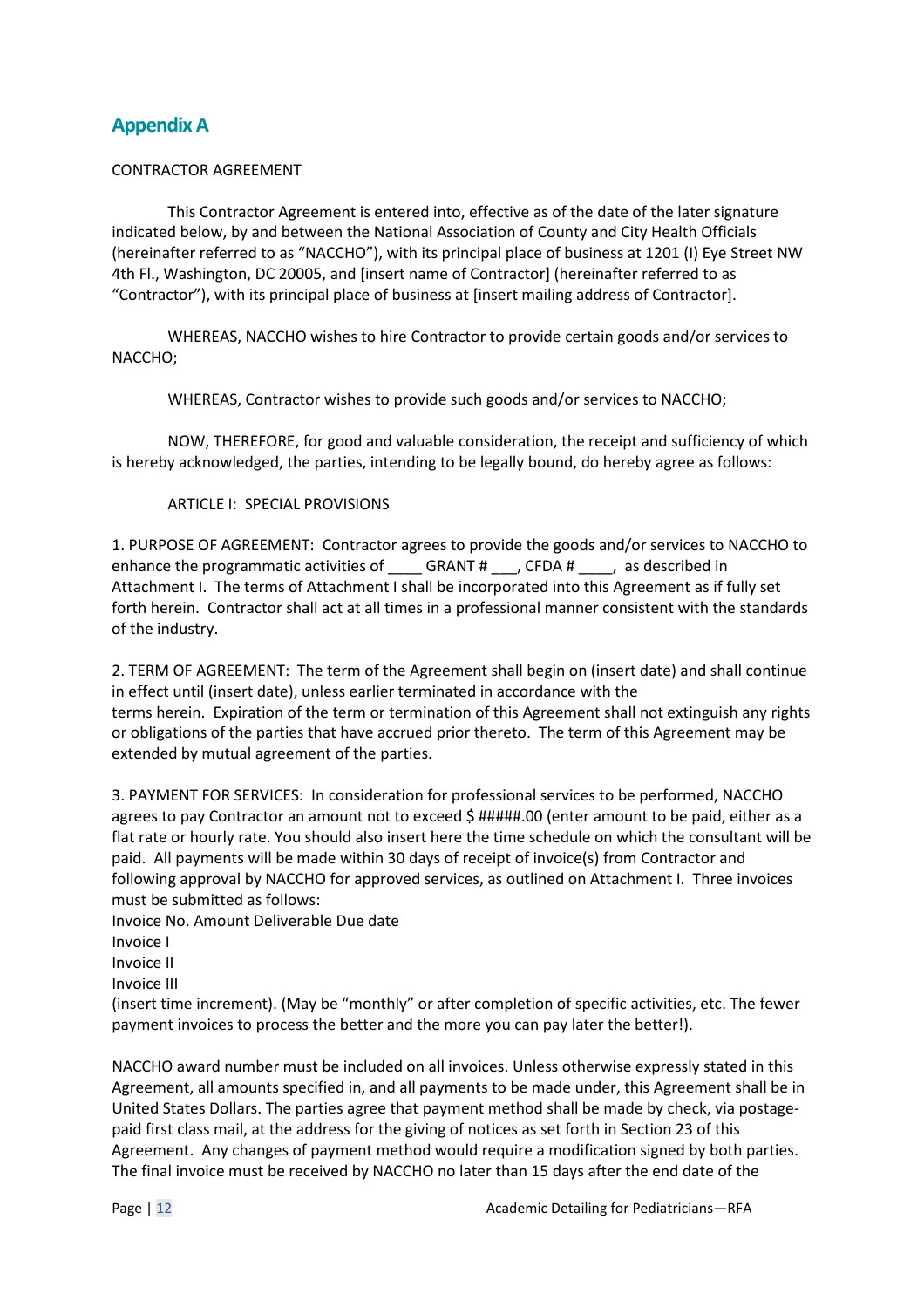Agreement. Contractor will be given an opportunity to revise as needed but the final revised invoice must be received no later than 30 days after the end date of the Agreement. NACCHO will not accept any invoices past 30 days of the end date of the Agreement.

#### ARTICLE II: GENERAL PROVISIONS

1. INDEPENDENT CONTRACTOR: Contractor shall act as an independent contractor, and Contractor shall not be entitled to any benefits to which NACCHO employees may be entitled.

2. PAYMENT OF TAXES AND OTHER LEVIES: Contractor shall be exclusively responsible for reporting and payment of all income tax payments, unemployment insurance, worker's compensation insurance, social security obligations, and similar taxes and levies.

3. LIABILITY: All liability to third parties, loss, or damage as a result of claims, demands, costs, or judgments arising out of activities, such as direct service delivery, to be carried out by the Contractor in the performance of this agreement shall be the responsibility of the Contractor, and not the responsibility of NACCHO, if the liability, loss, or damage is caused by, or arises out of, the actions of failure to act on the part of the Contractor, any subcontractor, anyone directly or indirectly employed by the Contractor.

All liability to third parties, loss, or damage as result of claims, demands, costs, or judgments arising out of activities, such as the provision of policy and procedural direction, to be carried out by NACCHO in the performance of this agreement shall be the responsibility of NACCHO, and not the responsibility of the Contractor, if the liability, loss, or damage is caused by, or arises out of, the action or failure to act on the part of any NACCHO employee.

In the event that liability to third parties, loss, or damage arises as a result of activities conducted jointly by the Contractor and NACCHO in fulfillment of their responsibilities under this agreement, such liability, loss, or damage shall be borne by the Contractor and NACCHO in relation to each party's responsibilities under these joint activities.

4. REVISIONS AND AMENDMENTS: Any revisions or amendments to this Agreement must be made in writing and signed by both parties.

5. ASSIGNMENT: Without prior written consent of NACCHO, Contractor may not assign this Agreement nor delegate any duties herein.

6. CONTINGENCY CLAUSE: This Agreement is subject to the terms of any agreement between NACCHO and its Primary Funder and in particular may be terminated by NACCHO without penalty or further obligation if the Primary Funder terminates, suspends or materially reduces its funding for any reason. Additionally, the payment obligations of NACCHO under this Agreement are subject to the timely fulfillment by the Primary Funder of its funding obligations to NACCHO.

7. INTERFERING CONDITIONS: Contractor shall promptly and fully notify NACCHO of any condition that interferes with, or threatens to interfere with, the successful carrying out of Contractor's duties and responsibilities under this Agreement, or the accomplishment of the purposes thereof. Such notice shall not relieve Contractor of said duties and responsibilities under this Agreement.

8. OWNERSHIP OF MATERIALS: Contractor hereby transfers and assigns to NACCHO all right, title and interest (including copyright rights) in and to all materials created or developed by Contractor pursuant to this Agreement, including, without limitation, reports, summaries, articles, pictures and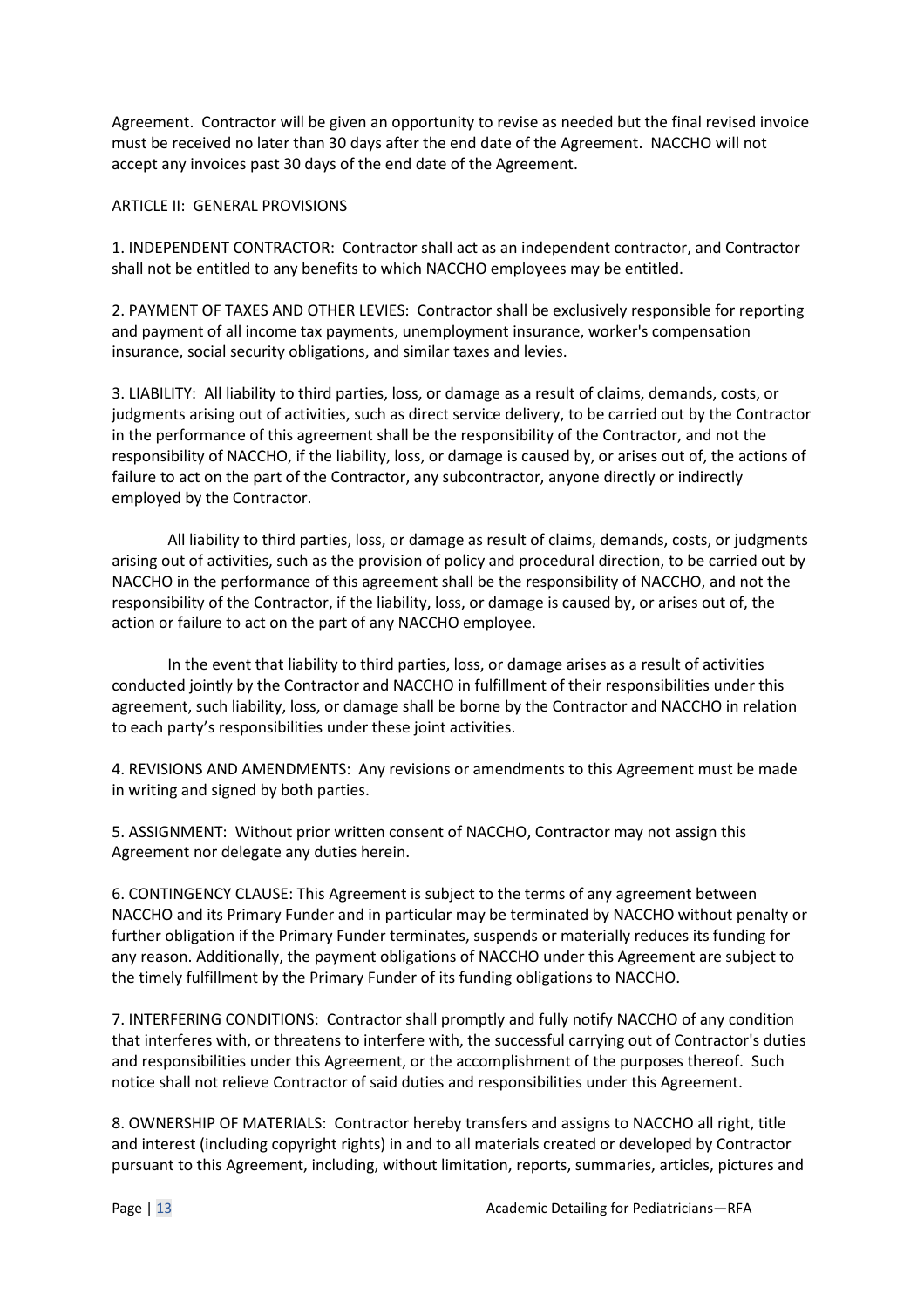art (collectively, the "Materials") (subject to any licensed third-party rights retained therein). Contractor shall inform NACCHO in writing of any third-party rights retained within the Materials and the terms of all license agreements to use any materials owned by others. Contractor understands and agrees that Contractor shall retain no rights to the Materials and shall assist NACCHO, upon reasonable request, with respect to the protection and/or registrability of the Materials. Contractor represents and warrants that, unless otherwise stated to NACCHO in writing, the Materials shall be original works and shall not infringe or violate the rights of any third party or violate any law. The obligations of this paragraph are subject to any applicable requirements of the Federal funding agency.

9. RESOLUTION OF DISPUTES: The parties shall use their best, good faith efforts to cooperatively resolve disputes and problems that arise in connection with this Agreement. Both parties will make a good faith effort to continue without delay to carry out their respective responsibilities under the Agreement while attempting to resolve the dispute under this section. If a dispute arises between the parties that cannot be resolved by direct negotiation, the dispute shall be submitted to a dispute board for a nonbinding determination. Members of the dispute board shall be the Director or Chief Executive Officer of the Contractor, the Chief Executive Officer of NACCHO, and the Senior Staff of NACCHO responsible for this Agreement. The costs of the dispute board shall be paid by the Contractor and NACCHO in relation to the actual costs incurred by each of the parties. The dispute board shall timely review the facts, Agreement terms and applicable law and rules, and make its determination. If such efforts fail to resolve the differences, the disputes will be submitted to arbitration in the District of Columbia before a single arbitrator in accordance with the then current rules of the American Arbitration Association. The arbitration award shall be final and binding upon the parties and judgment may be entered in any court of competent jurisdiction.

10. TERMINATION: Either party may terminate this Agreement upon at least fifteen (15) days prior written notice to the other party. NACCHO will pay Contractor for services rendered through the date of termination.

11. ENTIRE AGREEMENT: This Agreement contains all agreements, representations, and understandings of the parties regarding the subject matter hereof and supersedes and replaces any and all previous understandings, commitments, or agreements, whether oral or written, regarding such subject matter.

12. PARTIAL INVALIDITY: If any part, term, or provision of this Agreement shall be held void, illegal, unenforceable, or in conflict with any law, such part, term or provision shall be restated in accordance with applicable law to best reflect the intentions of the parties and the remaining portions or provisions shall remain in full force and effect and shall not be affected.

13. GOVERNING LAW: This Agreement shall be governed by and construed in accordance with the laws of the District of Columbia (without regard to its conflict of law's provisions).

14. ADDITIONAL FUNDING: Unless prior written authorization is received from NACCHO, no additional funds will be allocated to this project for work performed beyond the scope specified or time frame cited in this Agreement.

15. REMEDIES FOR MISTAKES: If work that is prepared by the Contractor contains errors or misinformation, the Contractor will correct error(s) within five business days. The Contractor will not charge NACCHO for the time it takes to rectify the situation.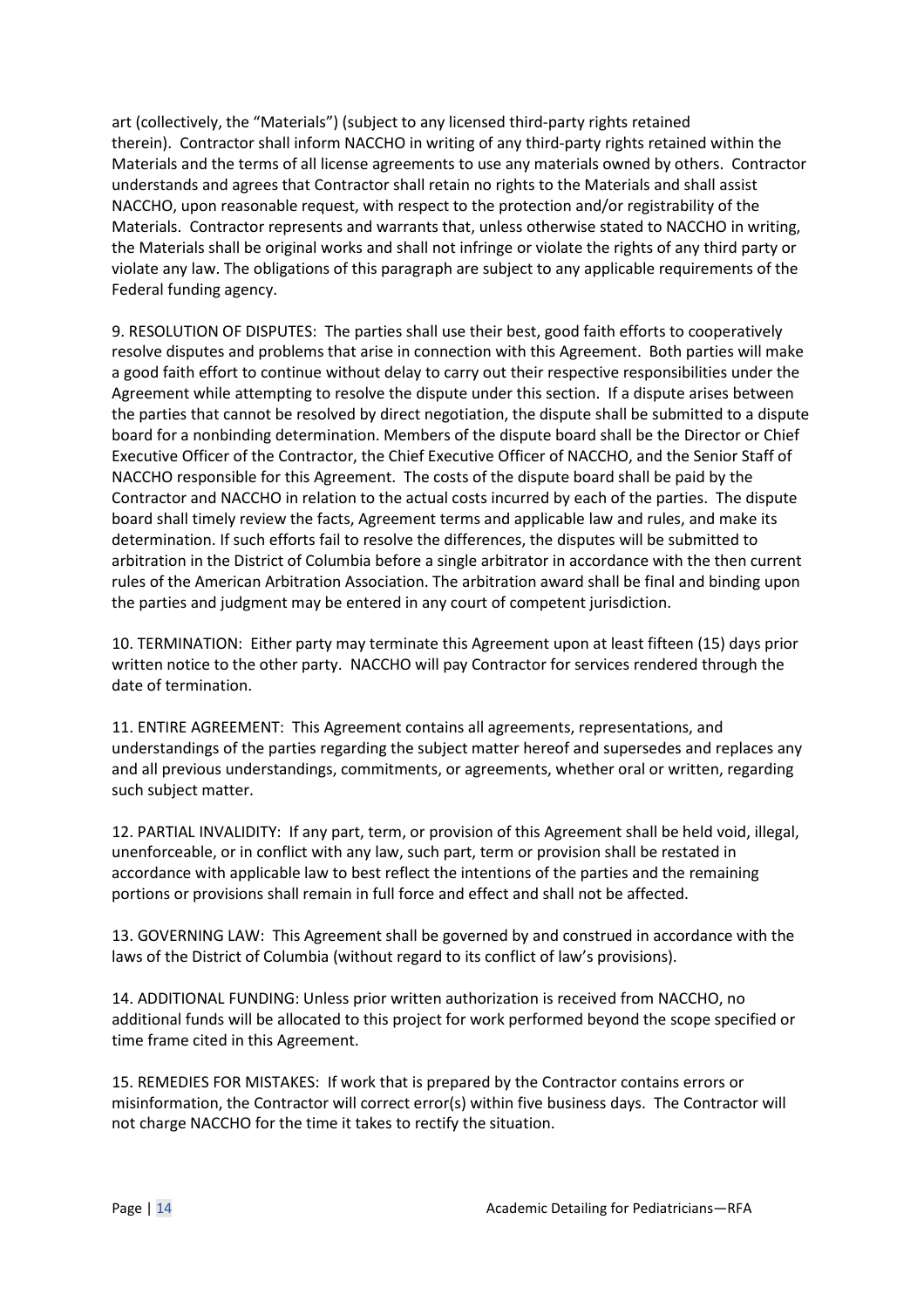16. COMPLIANCE WITH FEDERAL LAWS AND REGULATIONS: Contractor's use of funds under this Agreement is subject to the directives of and full compliance with 2 CFR Part 200 (Uniform Administrative Requirements, Costs Principles, and Audit Requirements for Federal Awards), and 45 C.F.R. Part 75 (Uniform Administrative Requirements, Cost Principles, and Audit Requirements for HHS Awards), It is the Contractor's responsibility to understand and comply with all requirements set forth therein.

17. EQUAL EMPLOYMENT OPPORTUNITY: Pursuant to 2 CFR 200 Subpart D , Contractor will comply with E.O. 11246, "Equal Employment Opportunity," as amended by E.O. 11375, "Amending Executive Order 11246 Relating to Equal Employment Opportunity," and as supplemented by regulations at 41 C.F.R. part 60, "Office of Federal Contract Compliance Programs, Equal Employment Opportunity, Department of Labor."

18. DEBARRED OR SUSPENDED CONTRACTORS: Pursuant to 2 CFR 200 Subpart C, Contractor will execute no subcontract with parties listed on the General Services Administration's List of Parties Excluded from Federal Procurement or Nonprocurement Programs in accordance with E.O.s 12549 and 12689, "Debarment and Suspension."

19. LOBBYING RESTRICTIONS AND DISCLOSURES: Pursuant to 2 CFR 200 Subpart E, Contractor will certify to NACCHO using the required form that it will not and has not used Federal appropriated funds to pay any person or organization for influencing or attempting to influence an officer or employee of any agency, a member of Congress, officer or employee of Congress, or an employee of a member of Congress in connection with obtaining any Federal contract, grant or any other award covered by 31 U.S.C. 1352. Contractor will also disclose any lobbying with non-Federal funds that takes place in connection with obtaining any Federal award.

20. COMPLIANCE WITH FEDERAL ENVIRONMENTAL REGULATIONS: Pursuant to 2 CFR 200 Subpart F , Contractor agrees to comply with all applicable standards, orders or regulations issued pursuant to the Clean Air Act (42 U.S.C. 7401 et seq.) and the Federal Water Pollution Control Act as amended (33 U.S.C. 1251 et seq.).

21. WHISTLEBLOWER PROTECTION: Pursuant to 41 U.S.C. 4712 employees of a contractor, subcontractor, or subrecipient will not be discharged, demoted, or otherwise discriminated against as reprisal for "whistleblowing."

22. EXECUTION AND DELIVERY: This Agreement may be executed in two or more counterparts, each of which shall be deemed an original but all of which together shall constitute one and the same Agreement. The counterparts of this Agreement and all Ancillary Documents may be executed and delivered by facsimile or electronic mail by any of the parties to any other party and the receiving party may rely on the receipt of such document so executed and delivered by facsimile or electronic mail as if the original had been received.

23. NOTICE: All notices, including invoices, required to be delivered to the other party pursuant to this Agreement shall be in writing and shall be sent via facsimile, with a copy sent via US mail, postage prepaid, to the parties at the addresses set forth below. Either party may send a notice to the other party, pursuant to this provision, to change the address to which notices shall be sent.

FOR NACCHO: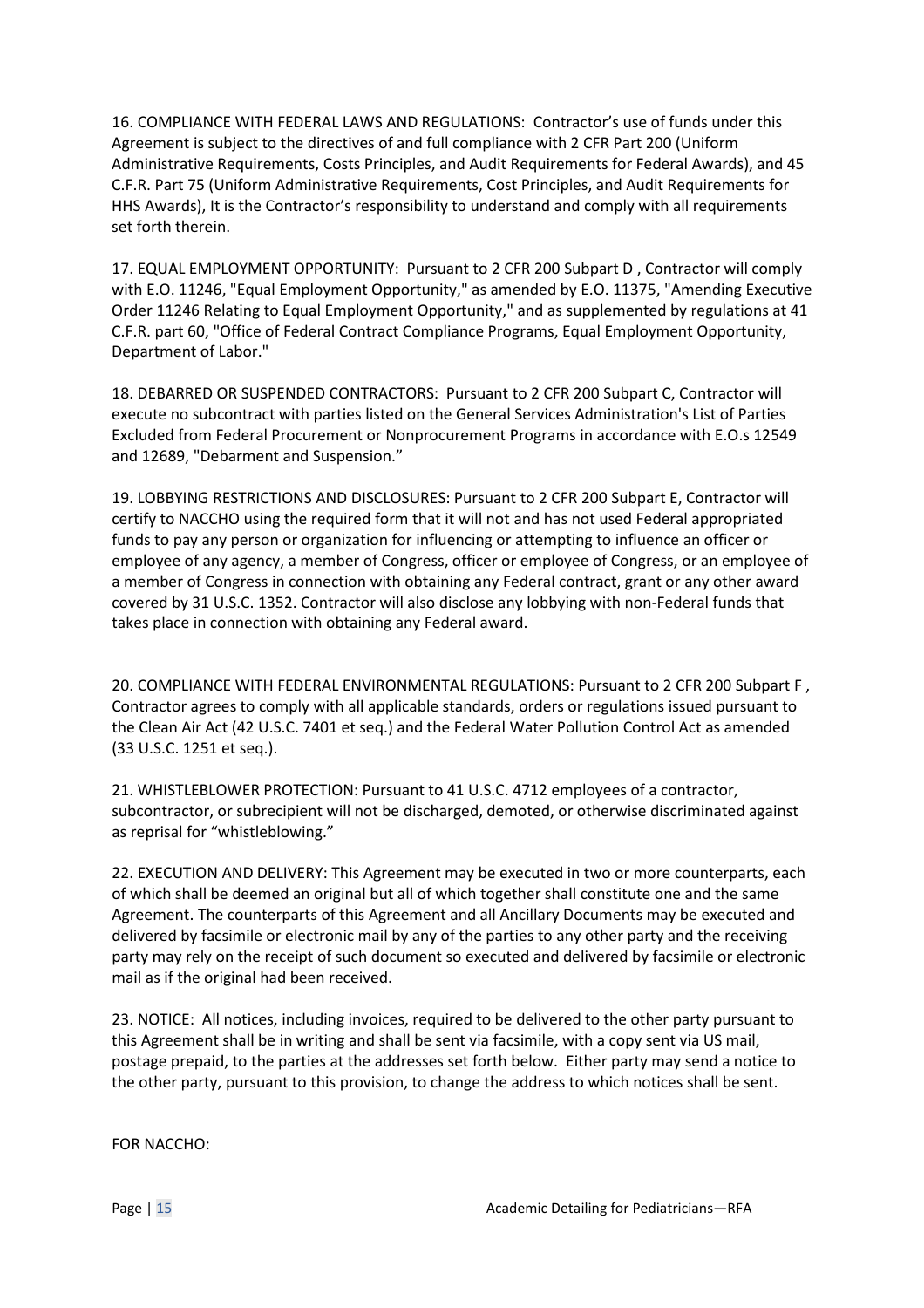National Association of County and City Health Officials Attn: [Name of Program Staff] 1201 (I) Eye Street NW 4th Fl., Washington, DC 20005 Tel. (202) \_\_\_\_\_\_\_\_\_\_\_\_\_\_\_\_ Fax (202) 783-1583 Email: \_\_\_\_\_\_\_\_\_\_\_@naccho.org

 With a copy to: National Association of County and City Health Officials Attn: Ade Hutapea, LL.M., CFCM Lead Contracts Administrator 1201 (I) Eye Street NW 4th Fl., Washington, DC 20005 Tel. (202) 507-4272 Fax (202) 783-1583 Email: ahutapea@naccho.org

FOR CONTRACTOR:

(Name and address of Contractor's Contract Officer or Designee, including telephone and fax.)

IN WITNESS WHEREOF, the persons signing below warrant that they are duly authorized to sign for and on behalf of, the respective parties.

AGREED AND ACCEPTED AS ABOVE:

NACCHO: CONTRACTOR:

| By:                            |                                  |
|--------------------------------|----------------------------------|
| Name: Jerome Chester           |                                  |
| Title: Chief Financial Officer |                                  |
|                                |                                  |
| Federal Tax ID No.:            |                                  |
|                                | DUNS No.: ______________________ |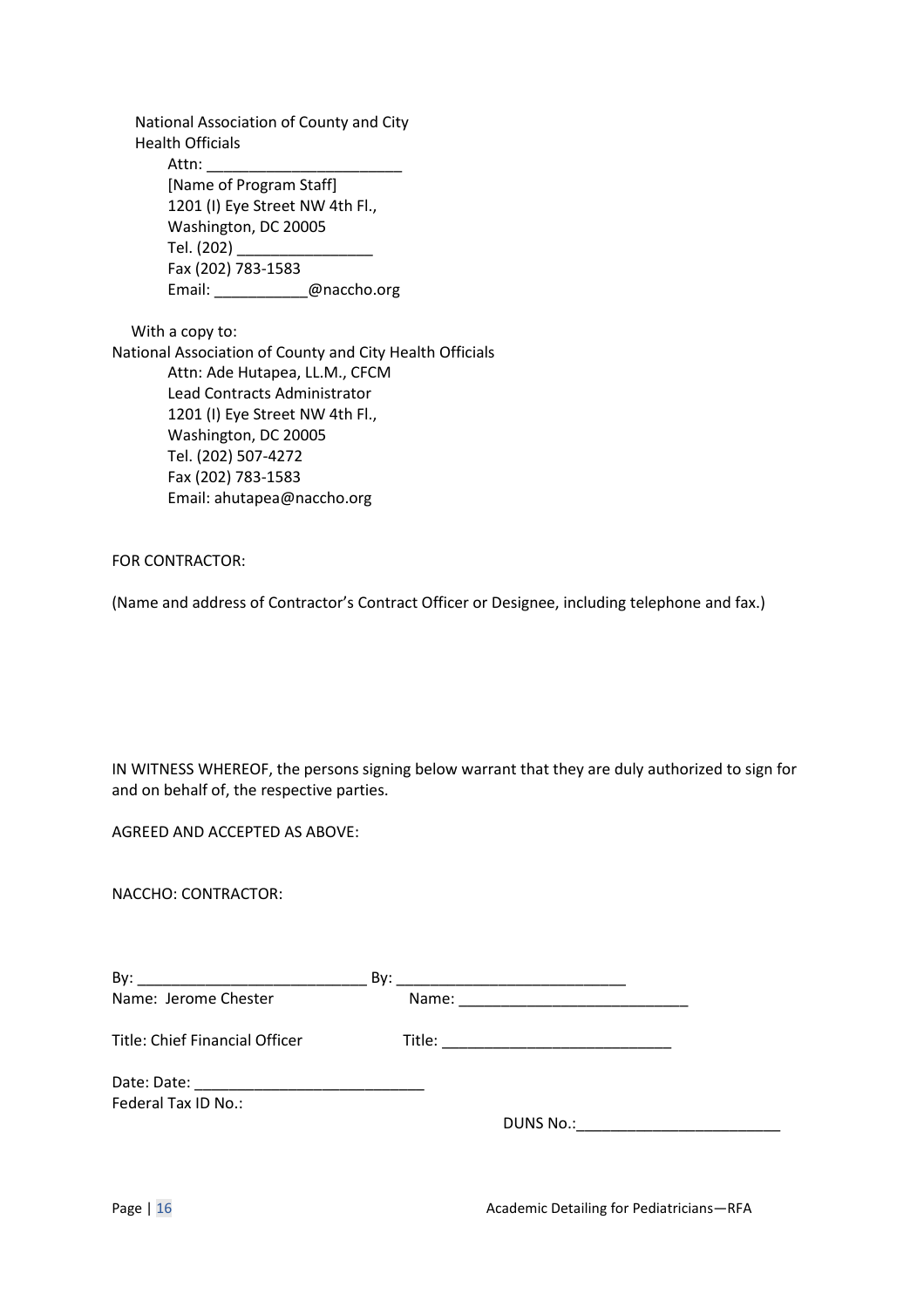# **Appendix B**

#### **Unallowable Cost Guidelines**

Recipients may use funds only for reasonable program purposes, including personnel, travel, supplies, and services. NACCHO reserves the right to request a revised cost proposal, should NACCHO and CDC determine applicant's proposed cost as unallowable. Restrictions that must be considered while planning the programs and writing the budget:

- Naloxone/Narcan and syringes
- HIV/HCV/other STD/STI testing
- Drug disposal programs and supplies. This includes implementing or expanding drug disposal programs or drug take-back programs, drug drop box, drug disposal bags.
- The provision of medical/clinical care.
- Wastewater analysis, including testing vendors, sewage testing and wastewater testing
- Direct funding or expanding the provision of substance abuse treatment.
- Recipients may not use funds for research.
- Development of educational materials on safe injection.
- Participant costs, including food and beverage as well as incentives for participation will be approved on a case-by-case basis and will require the submission of further documentation.
- Prohibition on certain telecommunications and video surveillance serves or equipment (Pub. L. 115-232, section 889): Recipients and subrecipients are prohibited from obligating or expending grant funds (to include direct and indirect expenditures as well as cost share and program funds) to:
	- o Procure or obtain
	- o Extend or renew a contract to procure or obtain; or
	- o Enter into a contract (or extend or renew contract) to procure or obtain equipment, services, or systems that use covered telecommunications equipment is telecommunications equipment produced by Huawei Technologies Company or ZTE Corporation (or any subsidiary or affiliate of such entities).
		- For the purpose of public safety, security of government facilities, physical surveillance of critical infrastructure, and other national security purposes, video surveillance and telecommunications equipment produced by Hytera Communications Corporation, Hangzhou Hikvision Digital Technology Company, or Dahua Technology Company (or any subsidiary or affiliate of such entities).
		- **Telecommunications or video surveillance services provided by such entities** or using such equipment.
		- Telecommunications or video surveillance equipment or services produced or provided by an entity that the Secretary of Defense, in consultation with the Director of the National Intelligence or the Director of the Federal Bureau of Investigation, reasonably believes to be an entity owned or controlled by, or otherwise, connected to the government of a covered foreign country. President's Emergency Plan for AIDS Relief (PEPFAR) funding is exempt from the prohibition under Pub. L. 115-232, section 889 until September 30, 2022. During the exemption period, PEPFAR recipients are expected to work toward implementation of the requirements
- Generally, recipients may not use funds to purchase furniture or equipment, including motor vehicles. Any such proposed spending must be clearly identified in the budget.
- Travel Costs Hotel, meals and incidentals generally are unallowable if they exceed daily the Federal Travel Per Diem Rates published by the General Services Administration. There are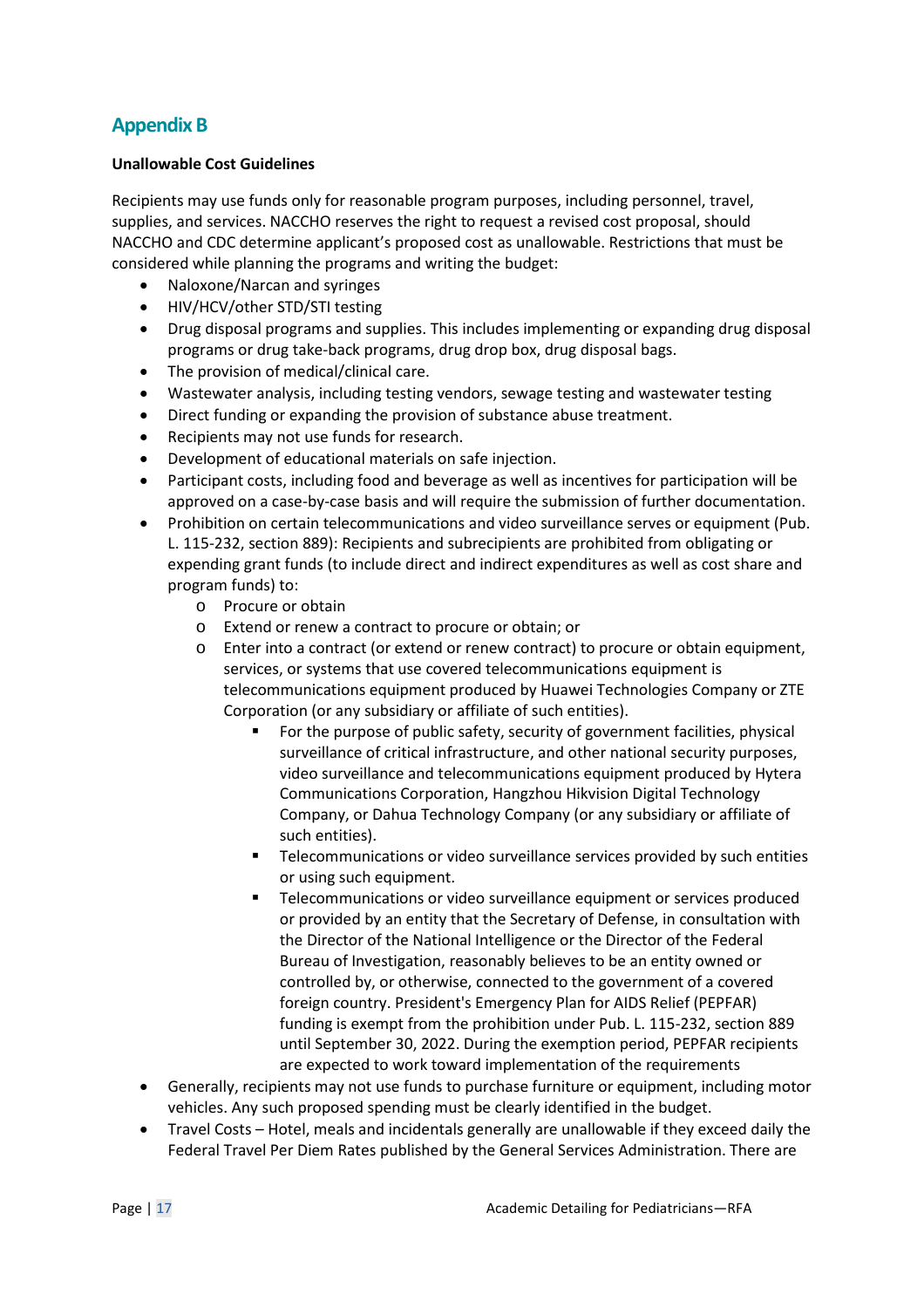many rules and exceptions in applying this rule. Please contact NACCHO with specific questions about these exceptions.

- Reimbursement of pre-award costs generally is not allowed unless the CDC provides written approval to the recipient.
- Other than for normal and recognized executive-legislative relationships, no funds may be used for
	- o publicity or propaganda purposes,
	- o for the preparation, distribution, or use of any material designed to support or defeat the enactment of legislation before any legislative body
	- o the salary or expenses of any grant or contract recipient, or agent acting for such recipient, related to any activity designed to influence the enactment of legislation, appropriations, regulation, administrative action, or Executive order proposed or pending before any legislative body
- See Additional Requirement (AR) 12 for detailed guidance on this prohibition and additional guidance on lobbying for CDC recipients.
- The direct and primary recipient in a cooperative agreement program must perform a substantial role in carrying out project outcomes and not merely serve as a conduit for an award to another party or provider who is ineligible.
- In accordance with the United States Protecting Life in Global Health Assistance policy, all non-governmental organization (NGO) applicants acknowledge that foreign NGOs that receive funds provided through this award, either as a prime recipient or subrecipient, are strictly prohibited, regardless of the source of funds, from performing abortions as a method of family planning or engaging in any activity that promotes abortion as a method of family planning, or to provide financial support to any other foreign non-governmental organization that conducts such activities.